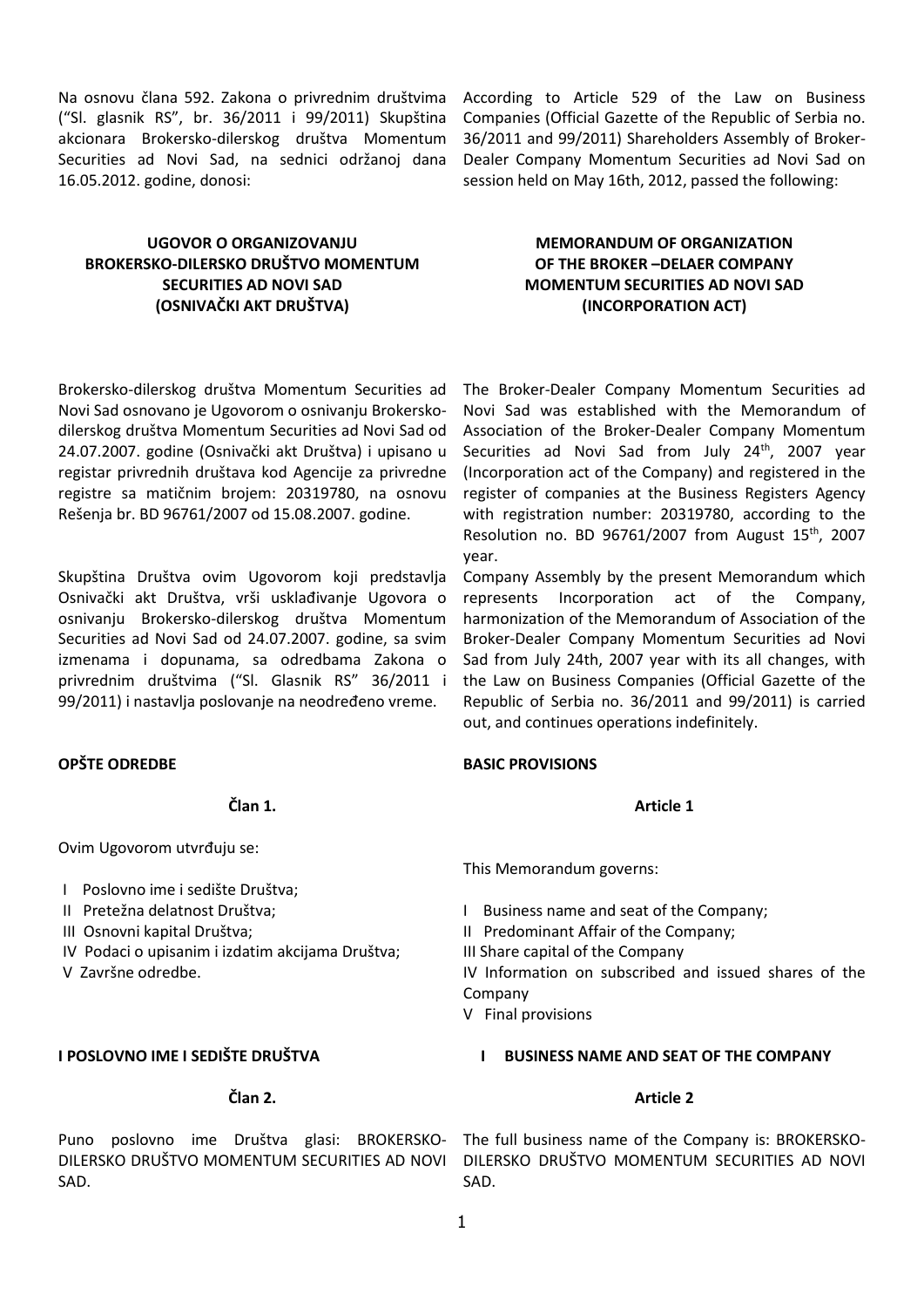SECURITIES AD NOVI SAD.

Skraćeno poslovno ime Društva glasi: MOMENTUM Short business name of the Company is: MOMENTUM SECURITIES AD NOVI SAD.

### **Član 3.**

#### **II PRETEŽNA DELATNOST DRUŠTVA**

# **Član 4.**

Društvo, kao pretežnu delatnost obavlja: 6612 - Brokerski poslovi s hartijama od vrednosti i berzanskom robom.

Društvo obavlja Investicione usluge i aktivnosti propisane Zakonom o tržištu kapitala, na osnovu dozvole Komisije za hartije od vrednosti Republike Srbije.

#### **III OSNOVNI KAPITAL DRUŠTVA**

**Član 5.**

Registru, iznosi 10.847.943,11 dinara.

Osnovni kapital je novčani i uplaćen je u celosti.

# **DRUŠTVA**

#### **Član 6.**

Osnovni kapital Društva podeljen je na 1.000 komada običnih (redovnih) akcija, bez nominalne vrednosti, odnosno pojedinačne računovodstvene vrednosti od 10.847,94 dinara.

Akcije iz prethodnog stava su evidentirane na emisionom računu Društva i na računima vlasnika akcija - akcionara u Centralnom registru, depou i kliringu hartija od vrednosti, sa oznakom CFI kod: ESVTFR i ISIN broj: RSMMSCE11824.

# **V ZAVRŠNE ODREDBE**

# **Član 7.**

Na sva pitanja koja nisu regulisana ovim Ugovorom, primenjivaće se neposredno odredbe Statuta i Zakona o privrednim društvima.

### **Article 3**

Sedište Društva je u Novom Sadu, ulica Futoška 1A/104. The Company seat is in Novi Sad, 1A/104 Futoška Street.

## **II PREDOMINANT AFFAIR**

## **Article 4**

The Company performs as predominant affair: 6612 brokerage operations with securities and stock exchange goods.

The Company performs investment services and activities regulated by the Law on Capital Market, based on the license of the Securities Commission of the Republic of Serbia.

## **III SHARE CAPITAL OF THE COMPANY**

#### **Article 5**

Osnovni kapital Društva, koji je upisan u Centralnom The share capital of the Company, which is registered in the Central Securities Depository and Clearing House amounts to 10.847.943,11 dinars.

The share capital is pecuniary and paid-in in full.

# **IV PODACI O UPISANIM I IZDATIM AKCIJAMA IV INFORMATION ON SUBSCRIBED AND ISSUED SHARES OF THE COMPANY**

## **Article 6**

Share capital of the Company is divided into 1.000 pieces of ordinary shares, without nominal value, that is, accounting value of 10.847,94 dinar per one share.

Shares from the previous paragraph are recorded in the emission account of the Company and in the accounts of shareholders in the Central Depository and Clearing House, with the mark CFI code: ESVTFR and ISIN number: RSMMSCE11824.

## **V FINAL PROVISIONS**

#### **Article 7**

All matters which are not regulated by this Memorandum shall be regulated directly using provisions of the Statute and Law on Business Companies.